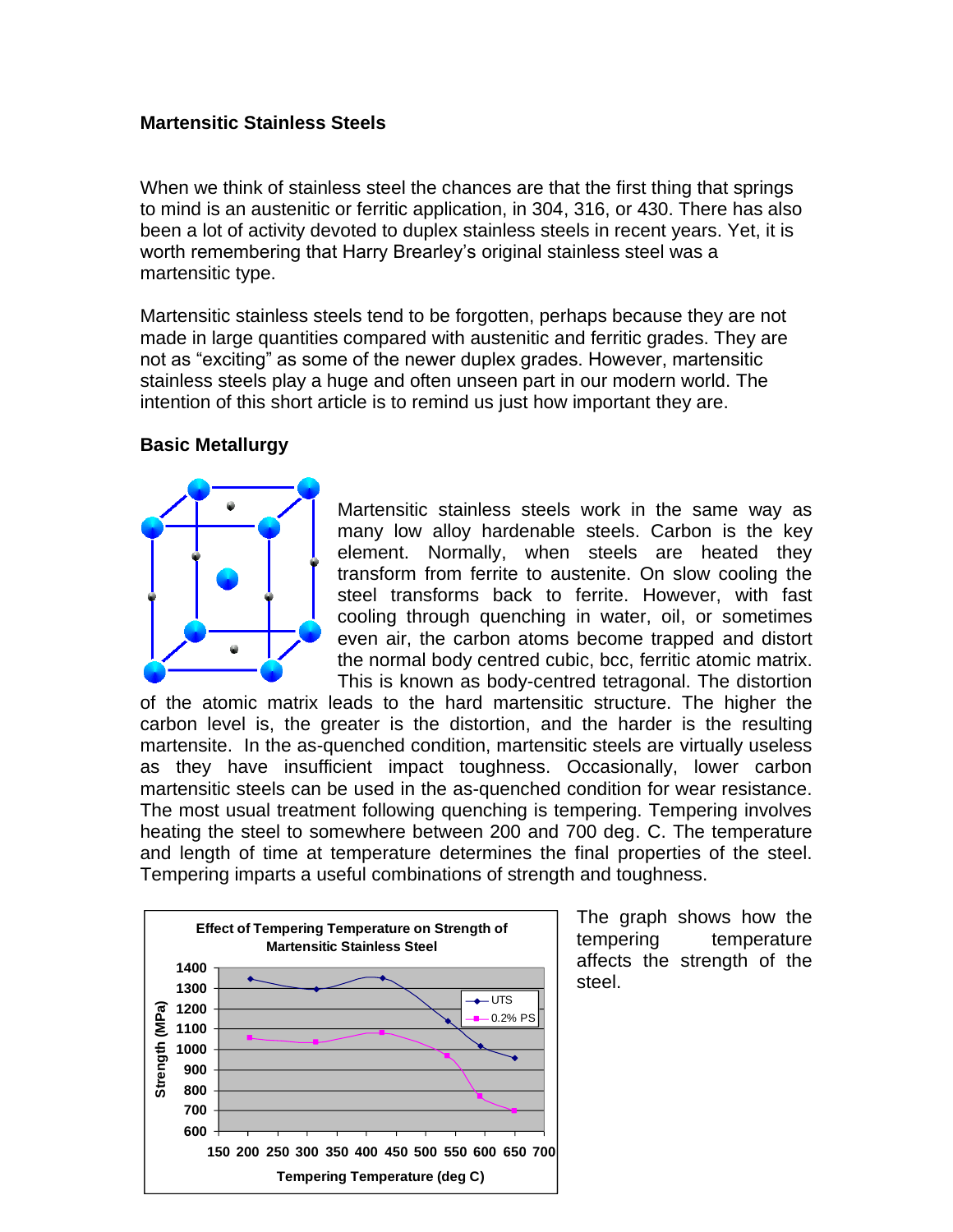Carbon levels can vary from less than 0.1% to over 1% in the martensitic stainless steels. In combination with other elements, this wide variation allows a wide range of properties to be developed for specific applications. In low alloy steels elements such as chromium, nickel and molybdenum are used to improve the "hardenability" of the steel. Hardenability is a measure of the maximum section size which will transform to martensite on cooling. This is related to the "ruling section". In stainless steels, chromium is present in large amounts and so have excellent hardenability. Nickel and molybdenum are also used. Mo has the added advantage of increasing the steel's corrosion resistance.

### **Mechanical Properties of Martensitic Grades**

The European standard for long products EN 10088-3 has a wide range of martensitic grades, summarised in the table below. Machinable grades with sulphur are designated in red.

| <b>EN</b><br>number | Generic C<br><b>Name</b> |             | $\mathsf{Cr}$                       | Mo | <b>Ni</b> | V             | <b>Max</b><br>Dia<br>(mm)                                          | <b>HT</b><br><b>Condition</b>                 | 0.2%<br><b>PS</b><br>(MPa)<br>min | <b>UTS</b><br>(MPa) | EI (%)<br>Min | <b>Impact</b><br>(J) |  |
|---------------------|--------------------------|-------------|-------------------------------------|----|-----------|---------------|--------------------------------------------------------------------|-----------------------------------------------|-----------------------------------|---------------------|---------------|----------------------|--|
|                     |                          |             |                                     |    |           |               |                                                                    | <b>EN 10088-3 Standard Martensitic Grades</b> |                                   |                     |               |                      |  |
| 1.4005              | 416                      |             | 0.06/12.0/<br>$0.15$ 14.0           |    |           |               | 160                                                                | +QT650                                        | 450                               | 650/<br>850         | 15            | 25                   |  |
| 1.4006              | 410                      |             | 0.08/11.5/<br>0.15 13.5             |    |           |               | 160                                                                | +QT650                                        | 450                               | 650/<br>850         | 12            |                      |  |
| 1.4021              | 420                      |             | 0.16/12.0/                          |    |           |               | 160                                                                | +QT700                                        | 500                               | 700/<br>850         | 13            | 25                   |  |
|                     |                          | 0.25 14.0   |                                     |    |           |               | 160                                                                | +QT800                                        | 600                               | 800/<br>950         | 12            | 20                   |  |
| 1.4028              | 420                      |             | 0.26/12.0/<br>0.35 14.0             |    |           |               | 160                                                                | +QT850                                        | 650                               | 850/<br>1000        | 10            | 15                   |  |
| 1.4031              | 420                      |             | 0.36/12.5/<br>0.42  14.5            |    |           |               | 160                                                                | +QT800                                        | 650                               | 800/<br>1000        | 10            | 12                   |  |
| 1.4034              | 420                      | 0.50   14.5 | 0.43/12.5/                          |    |           |               | 160                                                                | +QT800                                        | 650                               | 850/<br>1000        | 10            | 12                   |  |
| 1.4419              |                          |             | 0.36/13.0/0.60/<br>0.42  14.5  1.00 |    |           |               | No properties defined in Quenched and<br><b>Tempered condition</b> |                                               |                                   |                     |               |                      |  |
| 1.4116              |                          |             | 0.45/14.0/0.50/<br>0.55  15.0  0.80 |    |           | 0.10/<br>0.20 | No properties defined in Quenched and<br><b>Tempered condition</b> |                                               |                                   |                     |               |                      |  |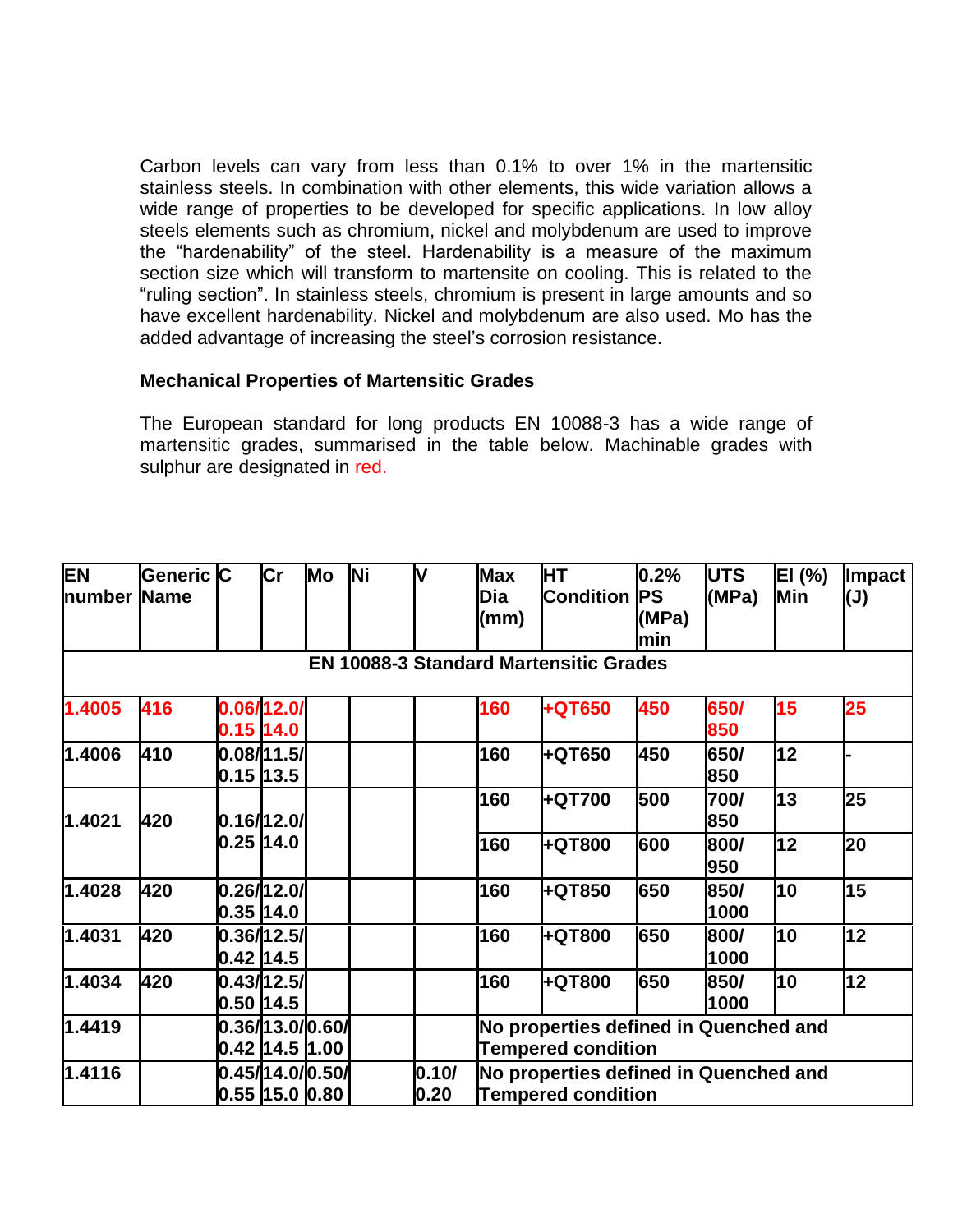| $\sqrt{1.4110}$ |             | 0.48/13.0/0.50/<br>$ 0.60 $ 15.0 $ 0.80 $ |                                              |                                                  |               | < 0.15 | No properties defined in Quenched and<br><b>Tempered condition</b> |                                              |     |              |    |    |
|-----------------|-------------|-------------------------------------------|----------------------------------------------|--------------------------------------------------|---------------|--------|--------------------------------------------------------------------|----------------------------------------------|-----|--------------|----|----|
|                 |             |                                           |                                              |                                                  |               |        |                                                                    |                                              |     |              | 12 |    |
|                 |             |                                           | 0.10/15.5/0.20/                              |                                                  |               |        | 60                                                                 | +QT650                                       | 500 | 650/         |    |    |
| 1.4104          |             |                                           | $0.17$ 17.5 0.60                             |                                                  |               |        | 160                                                                |                                              |     | 850          | 10 |    |
|                 |             |                                           |                                              |                                                  |               |        | 60                                                                 |                                              |     |              |    | 20 |
| 1.4122          |             |                                           | 0.33/15.5/0.80/<br>0.45 17.5 1.30            |                                                  |               |        | 160                                                                | +QT750                                       | 550 | 750/<br>950  | 12 | 14 |
|                 |             |                                           |                                              |                                                  | 1.50/<br>2.50 |        | 60                                                                 |                                              |     | 800/         | 14 | 25 |
|                 |             | 0.12/15.0/                                |                                              |                                                  |               |        | 160                                                                | +QT800                                       | 600 | 950          | 12 | 20 |
| 1.4057          | 431         | $0.22$ 17.0                               |                                              |                                                  |               |        | 60                                                                 |                                              |     | 900/         | 12 | 20 |
|                 |             |                                           |                                              |                                                  |               |        | 160                                                                | +QT900                                       | 700 | 1050         | 10 | 15 |
|                 | <b>F6NM</b> |                                           |                                              |                                                  |               |        | 160                                                                |                                              |     | 700/         | 15 | 70 |
|                 |             |                                           |                                              | $ 0.05 $ 12.0/0.30/3.5/<br> max  14.0  0.70  4.5 |               |        | 250                                                                | +QT700                                       | 520 | 800          | 12 | 50 |
|                 |             |                                           |                                              |                                                  |               |        | 160                                                                |                                              |     | 780/         | 15 | 70 |
| 1.4313          |             |                                           |                                              |                                                  |               |        | 250                                                                | +QT780                                       | 620 | 980          | 12 | 50 |
|                 |             |                                           |                                              |                                                  |               |        | 160                                                                | +QT900                                       | 800 | 900/<br>1100 | 12 | 50 |
|                 |             |                                           |                                              |                                                  |               |        | 250                                                                |                                              |     |              | 10 | 40 |
|                 |             |                                           |                                              |                                                  |               |        | 160                                                                |                                              |     | 760/         | 16 | 90 |
|                 |             |                                           | 0.06 15.0/0.80/4.0/<br> max  17.0  1.50  6.0 |                                                  |               |        | 250                                                                | +QT760                                       | 550 | 960          | 14 | 70 |
| 1.4418          |             |                                           |                                              |                                                  |               |        | 160                                                                | +QT900                                       | 700 | 900/<br>1100 | 16 | 80 |
|                 |             |                                           |                                              |                                                  |               |        | 250                                                                |                                              |     |              | 14 | 60 |
|                 |             |                                           |                                              |                                                  |               |        |                                                                    | <b>EN 10088-3 Special Martensitic Grades</b> |     |              |    |    |
| 1.4029          |             |                                           | 0.25/12.0/<br>$0.32$ 13.5                    |                                                  |               |        | 160                                                                | +QT850                                       | 650 | 850/<br>1000 | 9  |    |
| 1.4035          |             | $0.50$ 14.0                               | 0.43/12.5/                                   |                                                  |               |        | No properties defined in Quenched and<br><b>Tempered condition</b> |                                              |     |              |    |    |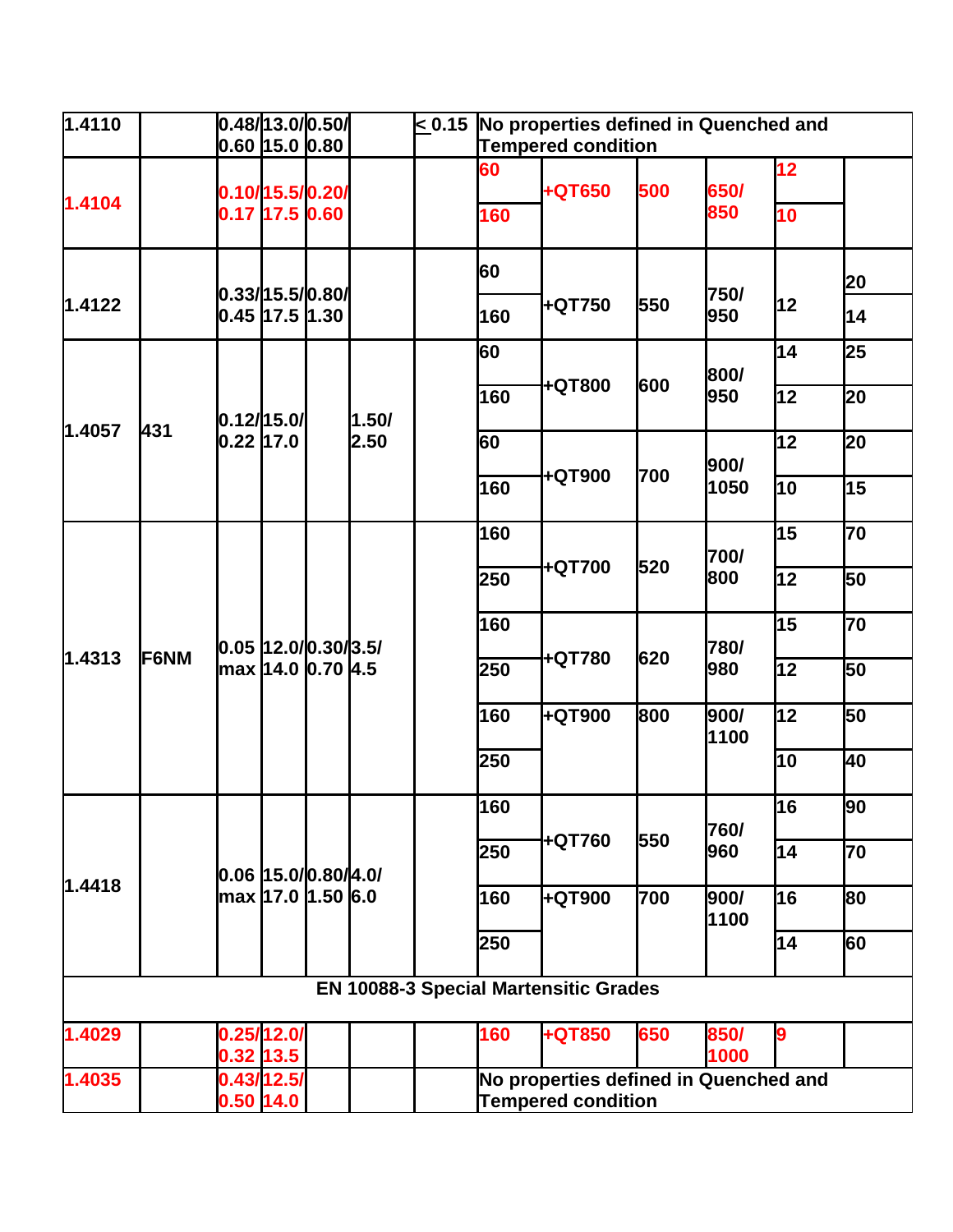| 1.4109 |      | 0.60/14.0/0.40/<br>$0.75$ $16.0$ $0.80$ |                  |                   | No properties defined in Quenched and<br><b>Tempered condition</b> |        |     |              |           |     |
|--------|------|-----------------------------------------|------------------|-------------------|--------------------------------------------------------------------|--------|-----|--------------|-----------|-----|
| 1.4123 |      | 0.50 16.0 2.50                          | 0.35/14.0/1.00/  | 1.5<br><b>max</b> | No properties defined in Quenched and<br><b>Tempered condition</b> |        |     |              |           |     |
| 1.4125 | 440C | 0.95/16.0/0.40/                         | 1.20  18.0  0.80 |                   | No properties defined in Quenched and<br><b>Tempered condition</b> |        |     |              |           |     |
| 1.4112 | 440B | 0.85/17.0/0.90/<br>$0.95$ 19.0 1.30     |                  | 0.07/<br>0.12     | No properties defined in Quenched and<br>Tempered condition        |        |     |              |           |     |
|        |      | 0.03 11.5/1.50/4.5/                     |                  | 0.10/             |                                                                    | +QT750 | 650 | 750/<br>900  | 18        | 100 |
| 1.4415 |      | max 13.5 2.50 6.5                       |                  | 0.50              | 160                                                                | +QT850 | 750 | 850/<br>1000 | <b>15</b> | 80  |

Some interesting points can be concluded from this table:

- 1. 1.4005 (416). This is the standard free-machining martensitic grade with sulphur. Millions of small components have been machined from this grade. Note that there is no EN equivalent to 416Se which uses selenium as the free-machining element.
- 2. Note the series of 12% chromium with increasing levels of carbon from 1.4021 to 1.4034. Note the increased strength coupled with loss of impact toughness.
- 3. Grade 1.4057. This is the nearest equivalent to the old BS 970 431S29. This grade is very commonly used, having an excellent combination of strength, toughness and corrosion resistance. The nickel content gives improved hardenability and impact toughness compared to the straight chromium steels. In many cases, the old BS 970 grade in condition T is still specified due to its higher nickel content of 2.0-3.0%, giving better properties.
- 4. 1.4313 and 1.4418. These low carbon martensitic grades have the benefit of being more weldable than other martensitic grades. Poor weldability is normally seen as a downside of martensitic steels due to their generally high carbon content, which requires pre and post heat treatment in welding. These steels are much better in this respect.
- 5. In many cases, in particular the very high carbon grades, the standard does not attempt to specify the mechanical properties which can be achieved in the hardened and tempered condition. The reason for this is not clear as the whole purpose of these steels is to provide high hardness usually for wear resistance. For these steels other sources of information must be consulted. For example, what kind of properties can be obtained from the highest carbon content of all the grades 1.4125 (440C). One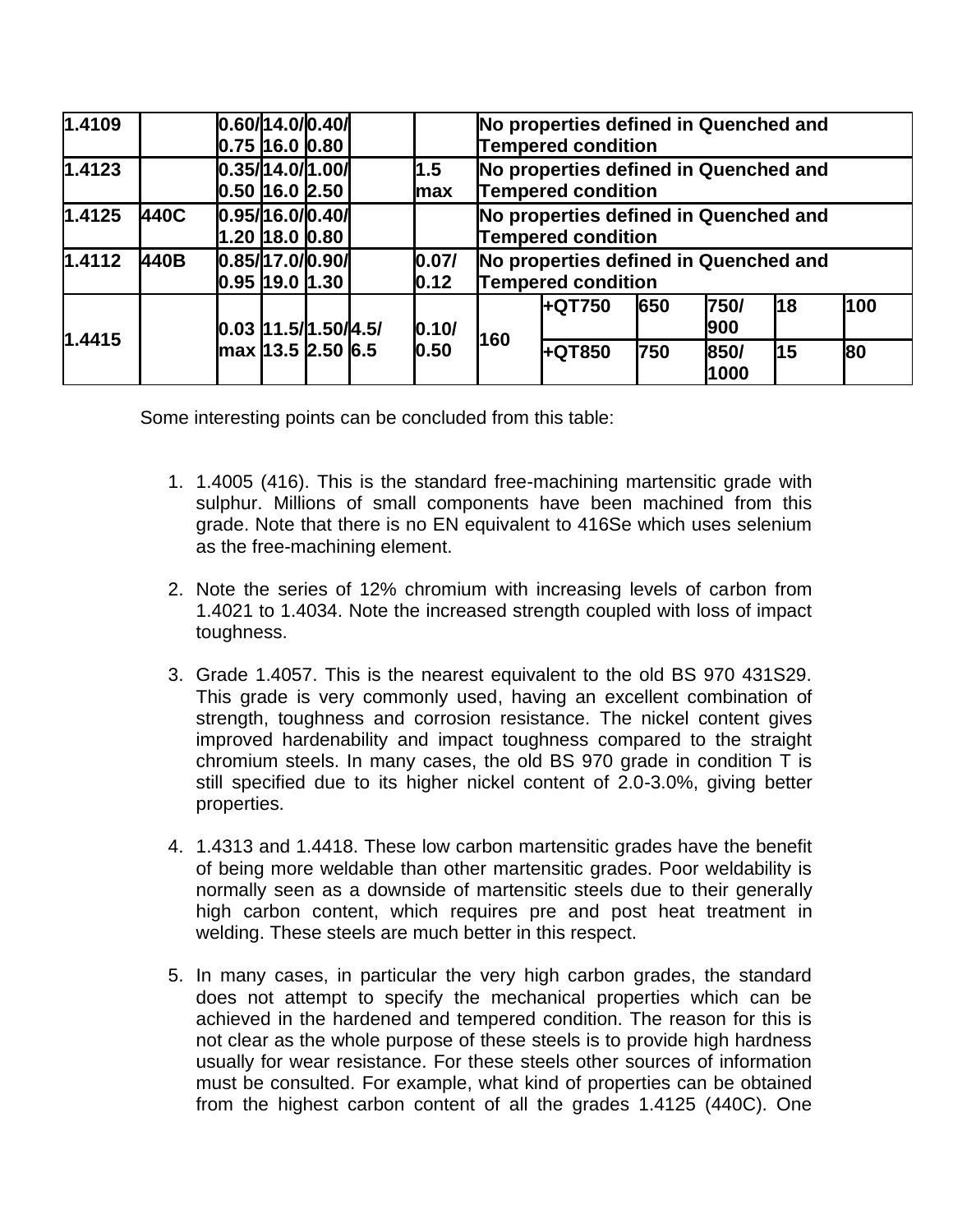convenient source of information is on the AZOM (A to Z of Materials) Website [www.azom.com.](http://www.azom.com/)

| <b>Tempering</b><br>Temperature<br>$(^{\circ}C)$               | Tensile<br><b>Strength</b><br>(MPa) | Yield<br><b>Strength</b><br>0.2%<br><b>Proof</b><br>(MPa) | <b>Elongation</b><br>(% in<br>50mm)                                           | <b>Hardness</b><br><b>Rockwell</b><br>(HR C) | Impact<br><b>Charpy V</b><br>$\left( 1\right)$ |
|----------------------------------------------------------------|-------------------------------------|-----------------------------------------------------------|-------------------------------------------------------------------------------|----------------------------------------------|------------------------------------------------|
| Annealed*                                                      | 758                                 | 448                                                       | 14                                                                            | 269HB<br>max#                                |                                                |
| 204                                                            | 2030                                | 1900                                                      |                                                                               | 59                                           | 9                                              |
| 260                                                            | 1960                                | 1830                                                      |                                                                               | 57                                           | ٩                                              |
| 316                                                            | 1860                                | 1740                                                      |                                                                               | 56                                           | 9                                              |
| 371                                                            | 1790                                | 1660                                                      |                                                                               | 56                                           | 9                                              |
| * Annealed properties are typical for Condition A of ASTM A276 |                                     |                                                           | # Brinell Hardness is ASTM A276 specified maximum for annealed 440A, B and C. |                                              |                                                |

Table 2. Mechanical properties of 440C grade stainless steels.

Courtesy of AZOM

We can now clearly see what sort of strength and hardness levels this material is capable of.

6. It is also true that standards tend to be conservative in the mechanical properties that can be achieved. Take for example, 431. The table below again from AZOM shows that much higher levels of strength can be obtained than would be implied by the EN standard alone. Of course, section size is important and these properties would only be achievable on small diameter bar.

| <b>Tempering</b><br>Temperature<br>$(^{\circ}C)$                                                                                                                                                                                                                                             | Tensile<br>Strength<br>(MPa) | Yield<br>Strenath<br>$0.2\%$<br>Proof<br>(MPa) | <b>Elongation</b><br>(% in<br>50mm) | <b>Hardness</b><br><b>Brinell</b><br>(HB) | <b>Impact</b><br>Charpy<br>V(J) |
|----------------------------------------------------------------------------------------------------------------------------------------------------------------------------------------------------------------------------------------------------------------------------------------------|------------------------------|------------------------------------------------|-------------------------------------|-------------------------------------------|---------------------------------|
| Annealed <sup>*</sup>                                                                                                                                                                                                                                                                        | 862                          | 655                                            | 20                                  | 285 max                                   | ۰                               |
| 204                                                                                                                                                                                                                                                                                          | 1345                         | 1055                                           | 20                                  | 388                                       | 50                              |
| 316                                                                                                                                                                                                                                                                                          | 1295                         | 1035                                           | 19                                  | 375                                       | 53                              |
| 427                                                                                                                                                                                                                                                                                          | 1350                         | 1080                                           | 19                                  | 388                                       | ₩                               |
| 538                                                                                                                                                                                                                                                                                          | 1140                         | 965                                            | 19                                  | 321                                       | ±                               |
| 593                                                                                                                                                                                                                                                                                          | 1015                         | 770                                            | 20                                  | 293                                       | 64                              |
| 650                                                                                                                                                                                                                                                                                          | 960                          | 695                                            | 20                                  | 277                                       | 84                              |
| Grade 431 is frequently stocked and supplied in "Condition T", with specified tensile<br>strength of 850 - 1000MPa.                                                                                                                                                                          |                              |                                                |                                     |                                           |                                 |
| * Annealed tensile properties are typical for Condition A of ASTM A276; annealed<br>hardness is the specified maximum. Grade 431 is only rarely stocked in annealed<br>Condition A.<br># Due to associated low impact resistance this steel should not be tempered in the range<br>425-600°C |                              |                                                |                                     |                                           |                                 |

Table 3, Machaniach ann antice of 434 and a chainless strate

Courtesy of AZOM

Of course, martensitic grades can also be obtained as flat products mainly for blades of various kinds. Most of the grades listed in EN 10088-3 are also found in EN 10088-2. Details of these can be found at

[https://bssa.org.uk/bssa\\_articles/ambient-temperature-mechanical-properties-of](https://bssa.org.uk/bssa_articles/ambient-temperature-mechanical-properties-of-martensitic-stainless-steel-flat-products-to-bs-en-10088-2/)[martensitic-stainless-steel-flat-products-to-bs-en-10088-2/](https://bssa.org.uk/bssa_articles/ambient-temperature-mechanical-properties-of-martensitic-stainless-steel-flat-products-to-bs-en-10088-2/)

The class of martensitic creep-resisting steels of the 1.49xx type are found in EN 10302. These are generally of the 9-12% CrMoV type often with additions of other elements such as niobium and tungsten. A summary of these steels can be found at

[https://bssa.org.uk/bssa\\_articles/chemical-composition-of-creep-resisting-steels](https://bssa.org.uk/bssa_articles/chemical-composition-of-creep-resisting-steels-to-bs-en-10302/)[to-bs-en-10302/](https://bssa.org.uk/bssa_articles/chemical-composition-of-creep-resisting-steels-to-bs-en-10302/) Compositions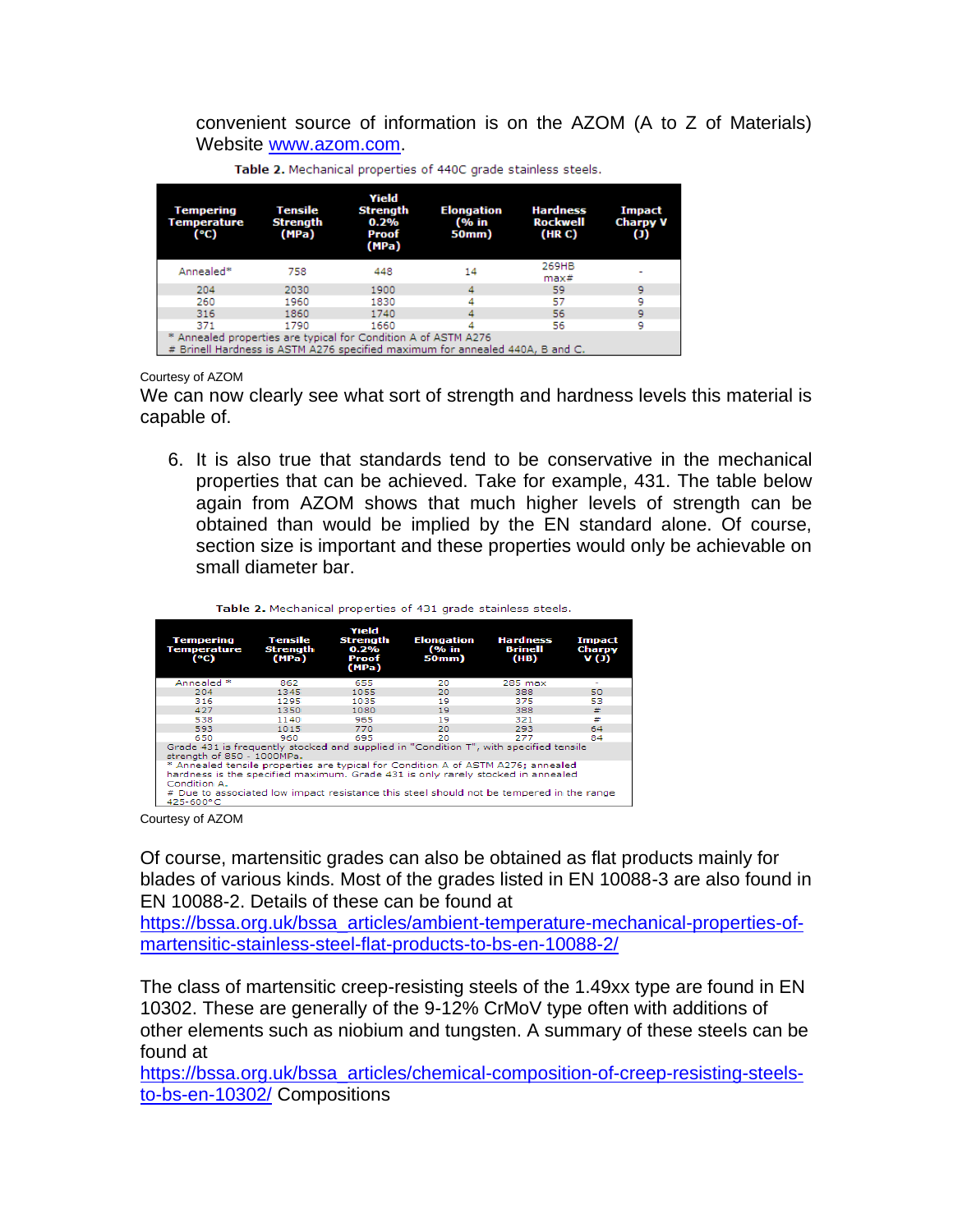[https://bssa.org.uk/bssa\\_articles/ambient-temperature-mechanical-properties-of](https://bssa.org.uk/bssa_articles/ambient-temperature-mechanical-properties-of-creep-resisting-steels-to-bs-en-10302/)[creep-resisting-steels-to-bs-en-10302/](https://bssa.org.uk/bssa_articles/ambient-temperature-mechanical-properties-of-creep-resisting-steels-to-bs-en-10302/) Properties

These steels are used in the power generation industry.

## **Corrosion Resistance of Martensitic Grades**

The corrosion resistance of martensitic stainless steels is generally lower than that of the other types of stainless steel. However, with at least 11.5% chromium, they are genuine stainless steels giving a significantly improved corrosion resistance compared with low alloy steels. One only has to think of kitchen knives to realise that martensitic stainless steels are corrosion resistant in moderate conditions.

The higher Cr grades such as 1.4057 (431), 1.4122, and 1.4418 offer corrosion resistance just below, or comparable to that of 1.4301 (304) in many environments. No martensitic stainless steel can compare with 316 or higher grades for corrosion resistance.

### **Applications of Martensitic Stainless Steels**

The combination of high strength, good toughness and moderate corrosion resistance allow martensitics to be used in a wide variety of applications including:

- Razor strip
- Blades and cutting tools
- Surgical instruments
- Gears
- Valves
- Pumps
- Shafts
- Offshore oil and gas components
- Bearings
- Mixers and stirrers
- Turbine parts
- Aerospace

Many of these applications are hidden to most of us which probably explains why martensitic stainless steels do not have a prominent public profile. It is good to remind ourselves that much of our modern world rests on martensitic stainless steels quietly doing their job behind the scenes.